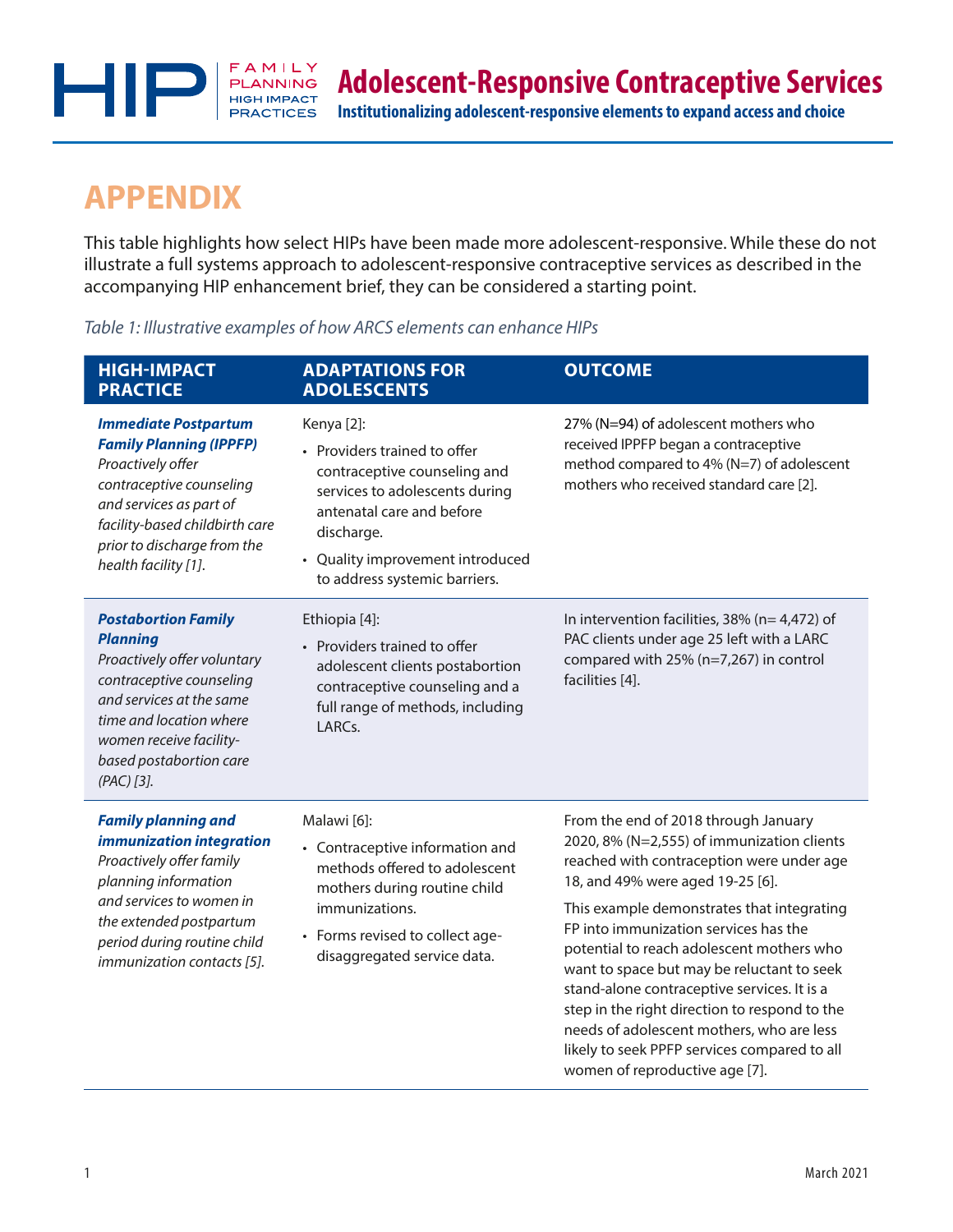| <b>HIGH-IMPACT</b><br><b>PRACTICE</b>                                                                                                                                                                                | <b>ADAPTATIONS FOR</b><br><b>ADOLESCENTS</b>                                                                                                                                                                                                                                                                                                                             | <b>OUTCOME</b>                                                                                                                                                                                                                                                                                                                                                                                                                                                                                                                                                                                                                                                                                                   |
|----------------------------------------------------------------------------------------------------------------------------------------------------------------------------------------------------------------------|--------------------------------------------------------------------------------------------------------------------------------------------------------------------------------------------------------------------------------------------------------------------------------------------------------------------------------------------------------------------------|------------------------------------------------------------------------------------------------------------------------------------------------------------------------------------------------------------------------------------------------------------------------------------------------------------------------------------------------------------------------------------------------------------------------------------------------------------------------------------------------------------------------------------------------------------------------------------------------------------------------------------------------------------------------------------------------------------------|
| <b>Social franchising</b><br>Organize private providers<br>into branded, quality-<br>assured networks to<br>increase access to provider-<br>dependent contraceptive<br>methods and related<br>services [8].          | Madagascar [9, 10]:<br>• Social franchise providers trained<br>to offer SRH services to low-<br>income youth<br>• Vouchers for free services to<br>offset financial barriers<br>• Targeted demand generation.                                                                                                                                                            | More than 1.4 million youth received SRH<br>services (including contraception) between<br>2001 - 2018 [9-11], and an evaluation showed<br>an increase in young family planning clients<br>after training.<br>This example illustrates how social franchises<br>can serve as a platform to integrate<br>adolescent-friendly elements (including<br>competency-based provider training,<br>vouchers and linking to demand generation)<br>to better respond to the needs of adolescents.<br>The positive trends in Madagascar were not<br>sustained after the voucher scheme and<br>demand generation activities ended [10],<br>thus reinforcing that provider training alone is<br>insufficient to establish ARCS. |
| <b>Community Health</b><br><b>Workers (CHWs)</b><br>Integrate trained, equipped,<br>and supported CHWs into<br>the health system [12].                                                                               | Niger [13]:<br>· Relais (volunteer CHWs) trained<br>to counsel and refer married<br>adolescents for contraception<br>during household visits.                                                                                                                                                                                                                            | Contraceptive use increased by 22% after<br>one year among married adolescents<br>reached by trained relais as compared to the<br>control [13].                                                                                                                                                                                                                                                                                                                                                                                                                                                                                                                                                                  |
| <b>Mobile outreach services</b><br>Support mobile outreach<br>service delivery to<br>provide a wide range of<br>contraceptives, including<br>long-acting reversible<br>contraceptives and<br>permanent methods [14]. | Senegal [15]:<br>• Community partnerships<br>developed, including with youth<br>associations.<br>• Mobile services provided at<br>schools, and other locations<br>frequented by adolescents.<br>• Providers trained on respectful<br>care for adolescents.<br>• Age- and sex-disaggregated<br>data collected and used in<br>service delivery planning and<br>management. | The adolescent-responsive model saw more<br>adolescent clients when compared to the<br>standard outreach model (53%, N= 1121 vs.<br>24%, N=829 in 2019) [15].                                                                                                                                                                                                                                                                                                                                                                                                                                                                                                                                                    |